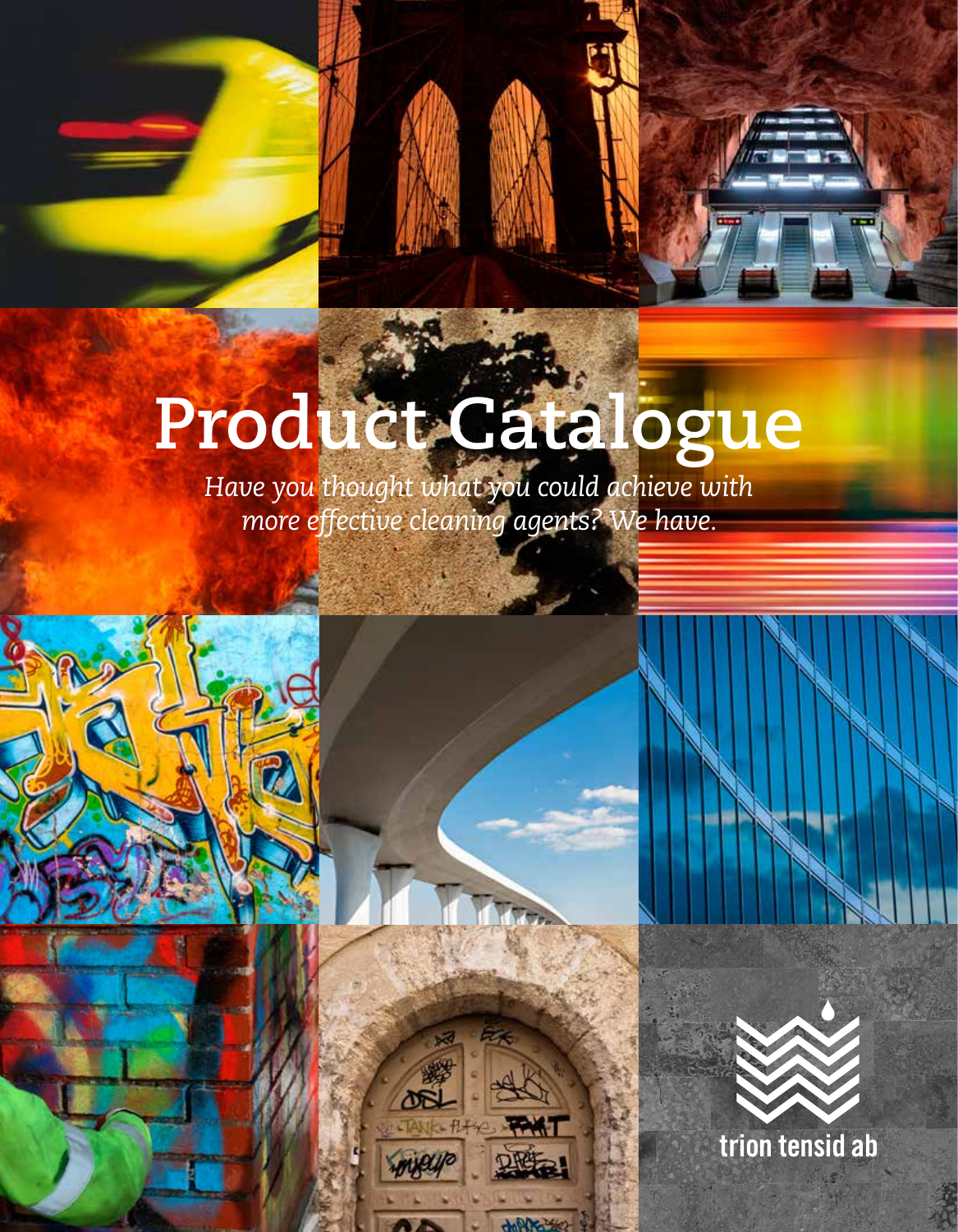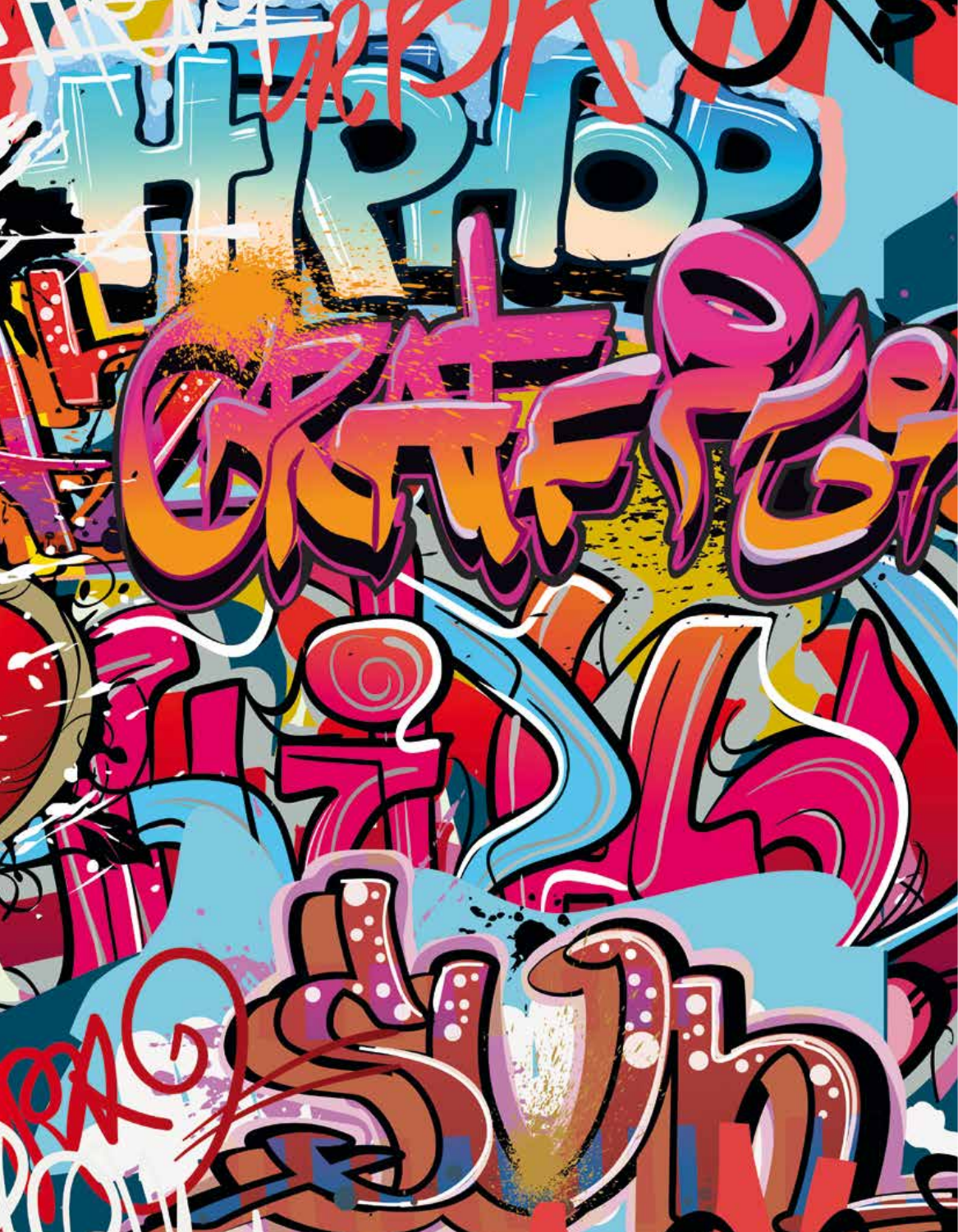# **We are Trion Tensid**

Trion Tensid develops and manufactures performance cleaning chemicals. Together with our sister company All Away Products, we form part of the Trion Holding Group.

We began manufacturing products for industrial cleaning in 1983. During the following years, we supplemented this range with a series of products for graffiti removal. Shortly after, we also launched a product group for cleaning and removing paint on facades.

Our business idea is the same today as when we started: "We develop, manufacture, market and sell chemical products, methods and equipment so that our customers can create and maintain clean surfaces." Problem solving, method development and customer training are therefore just as important as product development.

All that we achieve is developed with our own personnel and our own expertise. This gives us unique flexibility as well as the ability to customize solutions for both large and small customers.

Trion Tensid is certified according to ISO 9001 (quality) and ISO 14001 (environment).

We have a broad international contact network, particularly in graffiti removal, and work closely with universities, research institutes and suppliers. We have also participated in several major research projects funded by the EU. If we lack specific know-how about a particular issue, we always know where to turn for the answer.

# **Product groups**

## **AGS/AKS – Anti-Graffiti System**

Graffiti removers, shadow removers and protection against graffiti.

#### **BPS – Building-Protection System**

Products for facade cleaning, impregnation systems for protecting surfaces and paint removal for roofs and facades.

## **TCS - Tensid Cleansing System**

Products for maintenance cleaning, process cleansing and industrial paint stripping.

# **Training courses**

We ran our first training courses in graffiti removal in 1983, introducing training in facade cleaning a few years later. Today, our training courses cover graffiti removal, facade cleaning, general cleaning chemicals and industrial cleaning. In this vital area, we are also the industry leader.

# **Just get in touch**

Trion Tensid not only specialises in finding first-class solutions to cleaning problems. We have also extended our skills to include method development. In other words, we have learned the simplest, safest, and most cost-effective way to achieving a clean and attractive surface. Get in touch with us and we'll take things from there.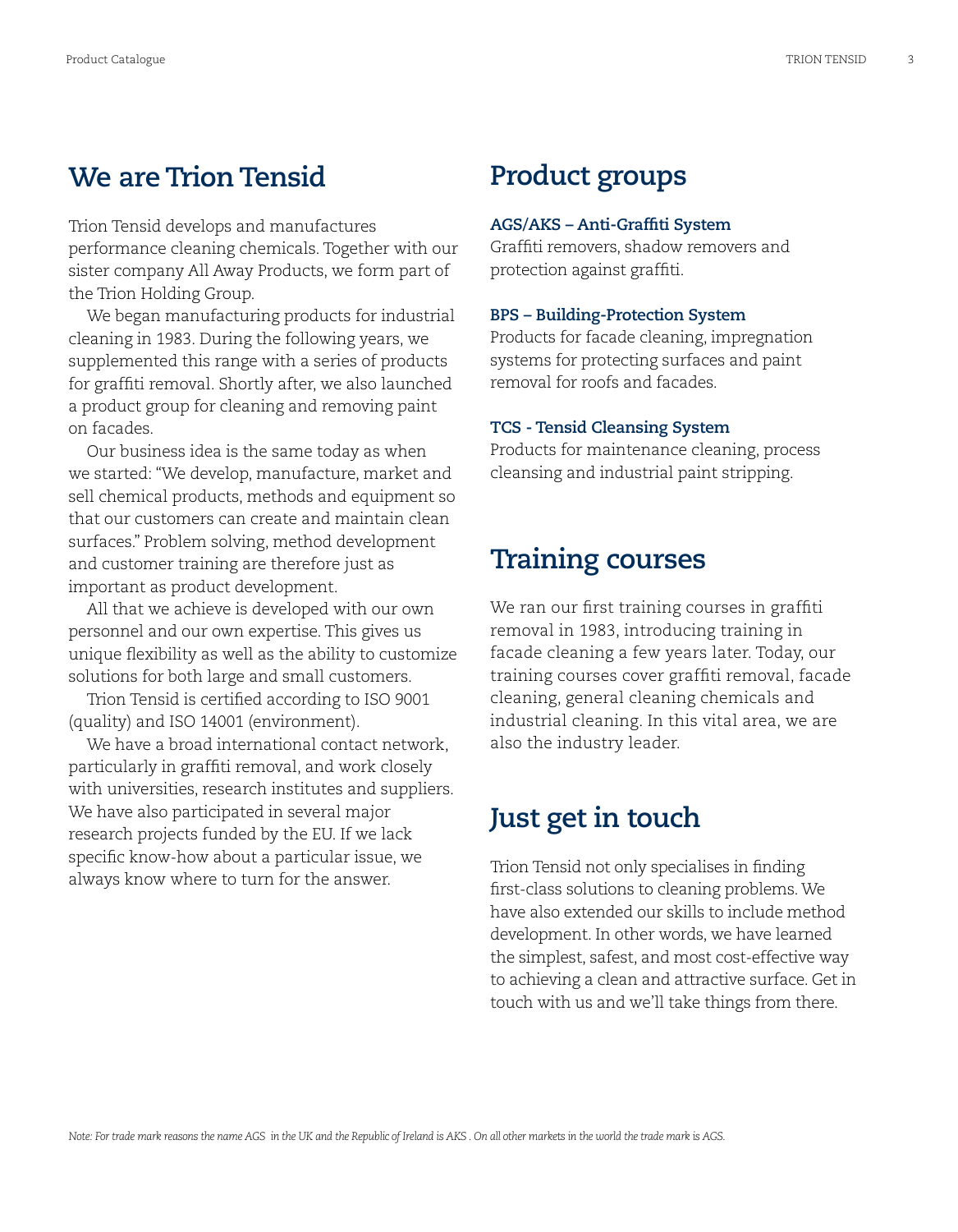# **AGS/AKS – ANTI-GRAFFITI SYSTEM**

# Products for graffiti removal and protection

| <b>GRAFFITI REMOVER</b>        | ART. NO. | <b>USES / CHARACTERISTICS</b>                                                                                                                                                |
|--------------------------------|----------|------------------------------------------------------------------------------------------------------------------------------------------------------------------------------|
| AGS/AKS 2+ Gel                 | 3640     | Porous surfaces, thickened, neutral                                                                                                                                          |
| AGS/AKS 3+ Gel                 | 3650     | Porous surfaces, thickened, neutral                                                                                                                                          |
| AGS/AKS Power Blue Gel         | 3801     | Porous surfaces, combined graffiti- and shadow remover, slightly thickened, alkaline                                                                                         |
| AGS/AKS Power Blue Liquid      | 3800     | Porous surfaces, combined graffiti- and shadow remover, alkaline                                                                                                             |
| AGS/AKS 33+ Gel                | 3641     | Porous surfaces, thickened, neutral, cold weather conditions                                                                                                                 |
| AGS/AKS 5 SR                   | 3627     | Porous and non-porous surfaces, liquid, alkaline                                                                                                                             |
| AGS/AKS 5 SR Gel               | 3628     | Porous and non-porous surfaces, thickened, alkaline                                                                                                                          |
| AGS/AKS 5 SR Hawk              | 36271    | Porous and non-porous surfaces, liquid, alkaline with lime scent                                                                                                             |
| AGS/AKS 5 SR Hawk Gel          | 36281    | As above but thickened                                                                                                                                                       |
| AGS/AKS 25                     | 3657     | Porous surfaces as primer together with AGS/AKS 27 gel                                                                                                                       |
| AGS/AKS 27 Gel                 | 3662     | Thickened rust sealer and tar remover. Porous and non-porous surfaces. Also used in combination<br>with AGS 25 on porous surfaces                                            |
| AGS/AKS Bitumen Remover Naphta | 3659     | Liquid rust sealer and tar remover used in cold weather.                                                                                                                     |
| AGS/AKS 221                    | 3624     | Porous and non-porous surfaces, liquid, neutral                                                                                                                              |
| AGS/AKS 221 Gel                | 3625     | As above but thickened                                                                                                                                                       |
| AGS/AKS 560                    | 3653     | Plexiglass surfaces, liquid, neutral                                                                                                                                         |
| TAGS AWAY                      | 3629     | Specially developed graffiti remover for removal of most types of permanent markers or felt-tip pen<br>graffiti and leather dyes. For use on exterior and interior surfaces. |
| GRAFFITI WIPES                 | ART. NO. | <b>USES / CHARACTERISTICS</b>                                                                                                                                                |
| AGS/AKS Plexi Wipes/560        | 3996     | Wipes for paint and graffiti removal on plexiglass and other sensitive surfaces                                                                                              |

| AGS/AKS Graffiti Wipes/221 | 3997 | As above, but for industrial painted surfaces. Not plexiglass       |
|----------------------------|------|---------------------------------------------------------------------|
| AGS/AKS Hawk Wipes         | 3998 | For use on difficult spray paint and marker-/felt-tip pen graffiti. |

*Note: For trade mark reasons the name AGS in the UK and the Republic of Ireland is AKS . On all other markets in the world the trade mark is AGS.*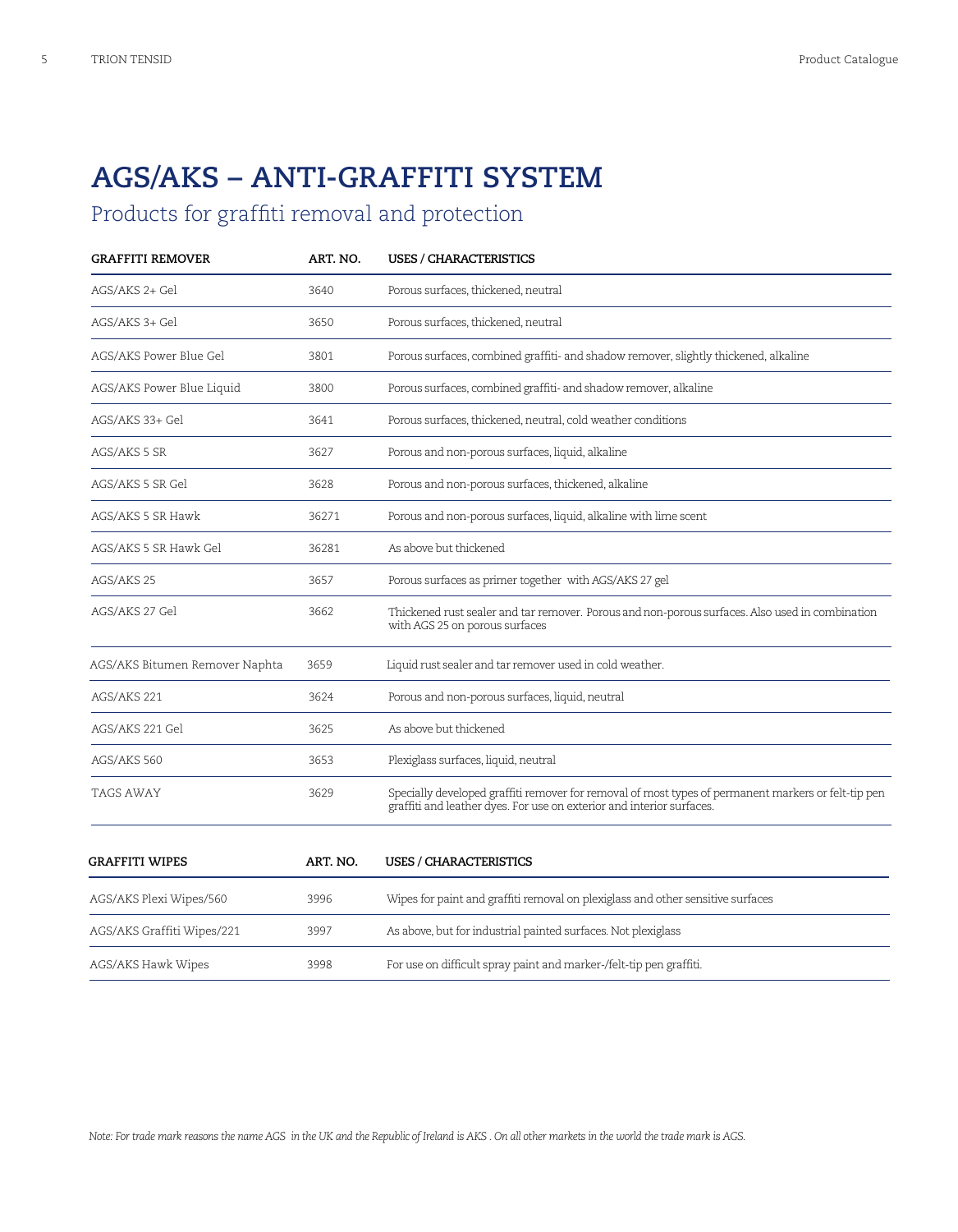| <b>SHADOW REMOVER</b> | ART. NO. | <b>USES / CHARACTERISTICS</b>                                                   |
|-----------------------|----------|---------------------------------------------------------------------------------|
| AGS/AKS 10            | 3633     | Porous surfaces, liquid, acidic                                                 |
| AGS/AKS 60            | 3660     | Porous surfaces, alkaline                                                       |
| AGS/AKS 65            | 3665     | Porous surfaces, slightly thickened, alkaline                                   |
| AGS/AKS 7             | 3631     | Porous and hard surfaces, bleach, alkaline. Severe shadowing, inks, leather dye |

| <b>GRAFFITI PROTECTION</b> | ART. NO. | USES / CHARACTERISTICS                                                                                                                                                                                                                                                                                                          |
|----------------------------|----------|---------------------------------------------------------------------------------------------------------------------------------------------------------------------------------------------------------------------------------------------------------------------------------------------------------------------------------|
| <b>AGS/AKS 3502</b>        | 3502     | Porous and non-porous surfaces, 7-year sacrificial protective coating. Complies with TR-<br>VAMA* Anl 09 rev. 1 publ 2009:147 and TRVAMA Anl 10, Table LEB 2, SS-EN 1504-2+                                                                                                                                                     |
| AGS/AKS 3512               | 3512     | Porous and non-porous surfaces, 5-year sacrificial protective coating                                                                                                                                                                                                                                                           |
| AGS/AKS 3500               | 3500     | Porous and non-porous surfaces, 5-year sacrificial protective coating                                                                                                                                                                                                                                                           |
| AGS/AKS 3506               | 3506     | Porous and non-porous surfaces, pigmented graffiti protection, sacrificial protective coating.                                                                                                                                                                                                                                  |
| AGS/AKS 3514               | 3514     | Porous surfaces, low-melting point. Complies with TRVAMA Anl 09 rev. 1 publ 2009: 147<br>and TRVAMA Anl 10. Table LEB 2. Sacrificial protective coating                                                                                                                                                                         |
| <b>AGS/AKS 3515</b>        | 3515     | Single-layer protection for porous surfaces. Suitable for areas often subjected to graffiti.<br>Sacrificial protective coating. Complies with TRVAMA Anl 09 rev. 1 publ 2009: 147 and<br>TRVAMA Anl 10, Table LEB 2                                                                                                             |
| <b>AGS/AKS 3550</b>        | 3550     | Hard surfaces. Permanent graffiti protection. Effectively prevents marker / felt-tip and spray<br>paint graffiti from penetrating surfaces. Gives dull surfaces a fresh and shiny luster. Can be<br>applied on most hard surfaces, e.g. painted metal (buses, trains, ticket machines, mailboxes)<br>aluminum, galvanized metal |
|                            |          |                                                                                                                                                                                                                                                                                                                                 |

| GRAFFITI PROTECTION REMOVER ART. NO. |      | USES / CHARACTERISTICS                                                                                        |
|--------------------------------------|------|---------------------------------------------------------------------------------------------------------------|
| AGS/AKS 3505                         | 3505 | Removes graffiti protection AGS 3500, 3502, 3506, 3512. Indoor removal of graffiti on sensi-<br>tive surfaces |



*Note: Follow the detailed instructions in each product's data sheet for best results.*

*Note: For trade mark reasons the name AGS in the UK and the Republic of Ireland is AKS . On all other markets in the world the trade mark is AGS.*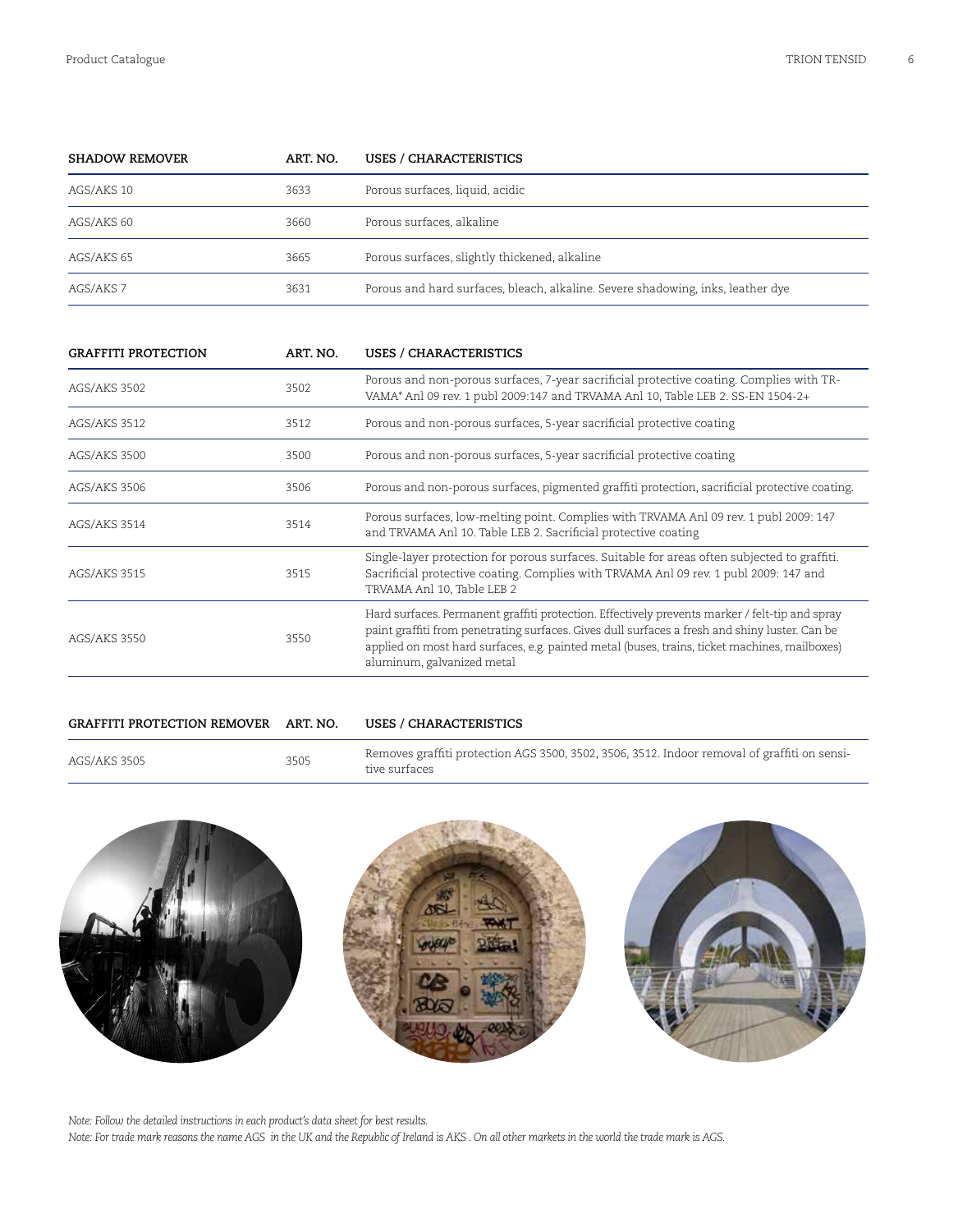# **BPS – BUILDING-PROTECTION SYSTEM**

## Products for facade cleaning, facade protection and paint removal

| ALKALINE AGENTS | USES / CHARACTERISTICS                                                     |
|-----------------|----------------------------------------------------------------------------|
| BPS 7100        | Heavily contaminated fatty and oily facade surfaces, biodegradable (pH 14) |
| BPS 7102        | Fatty and oily facade surfaces, biodegradable                              |

| ACIDIC AGENTS   | USES / CHARACTERISTICS                                                         |  |  |
|-----------------|--------------------------------------------------------------------------------|--|--|
| <b>BPS 7300</b> | Heavily-contaminated mineral surfaces, heavy duty acid (pH 0.1)                |  |  |
| <b>BPS 7315</b> | Acidic neutralizing agent (pH 1), use after cleaning with high pH alkalines    |  |  |
| BPS 7317        | Removal of excess lime, mortar and concrete residues, heavy duty acid (pH 0.1) |  |  |
| <b>BPS 7319</b> | Removal of silicone residues, acidic solvent (pH 2)                            |  |  |
| BPS 7320        | Cleaning aluminum surfaces, acidic agent (pH 2)                                |  |  |

| NEUTRAL AGENTS  | <b>CHARACTERISTICS</b>                 |
|-----------------|----------------------------------------|
| <b>BPS 7425</b> | Environmentally-friendly oil-dissolver |

| PAINT REMOVERS | USE / CHARACTERISTICS                                                                                         |  |
|----------------|---------------------------------------------------------------------------------------------------------------|--|
| BPS 7150       | Oil-based paints, thickened, biodegradable, (pH 14)                                                           |  |
| BPS 7621       | Especially suited for removing acrylic paints (plastisol) and their primers, thickened, biodegradable, (pH 7) |  |
| BPS 7624       | Plastic and oil-based paints, thickened, biodegradable, (pH 7)                                                |  |

| <b>IMPREGNATING AGENTS</b> | USE / CHARACTERISTICS                                                                                                                                                                                                  |  |  |
|----------------------------|------------------------------------------------------------------------------------------------------------------------------------------------------------------------------------------------------------------------|--|--|
| BPS 7712                   | Brick, concrete surfaces, other mineral-based facade materials, liquid Silane / Siloxane, water-based                                                                                                                  |  |  |
| <b>BPS 7718</b>            | Brick, sandstone, light concrete and other porous mineral surfaces, concentrate, dilute with water                                                                                                                     |  |  |
| BPS 7726                   | Concrete surfaces, liquid 100% Silane. Complies with TRVAMA Anl 09, rev 2 TRVAMA Anl 13 CE-marked 0921-BPR-<br>2015. Complies with TRVAMA Anl 09 rev. 1 in combination test AGS 3502 & BPS 7726. BRO 2004 & EN 1504 2+ |  |  |

| REMOVING MOLDS AND ALGAE | USED TO COMBAT AND PROTECT                                                                                                                                                                                                              |  |
|--------------------------|-----------------------------------------------------------------------------------------------------------------------------------------------------------------------------------------------------------------------------------------|--|
| BPS 7111                 | Algae, molds and fungi on most surfaces. Keeps surfaces clean from fouling for up to 5 years de-<br>pending on surface and weather. Also used as protection against the above contaminants, alkaline<br>agent, bio-degradable (pH 10.5) |  |
| BPS 7112                 | Powerful cleaner for both algae and mold growth                                                                                                                                                                                         |  |

*Note: Follow the detailed instructions in each product's data sheet for best results.*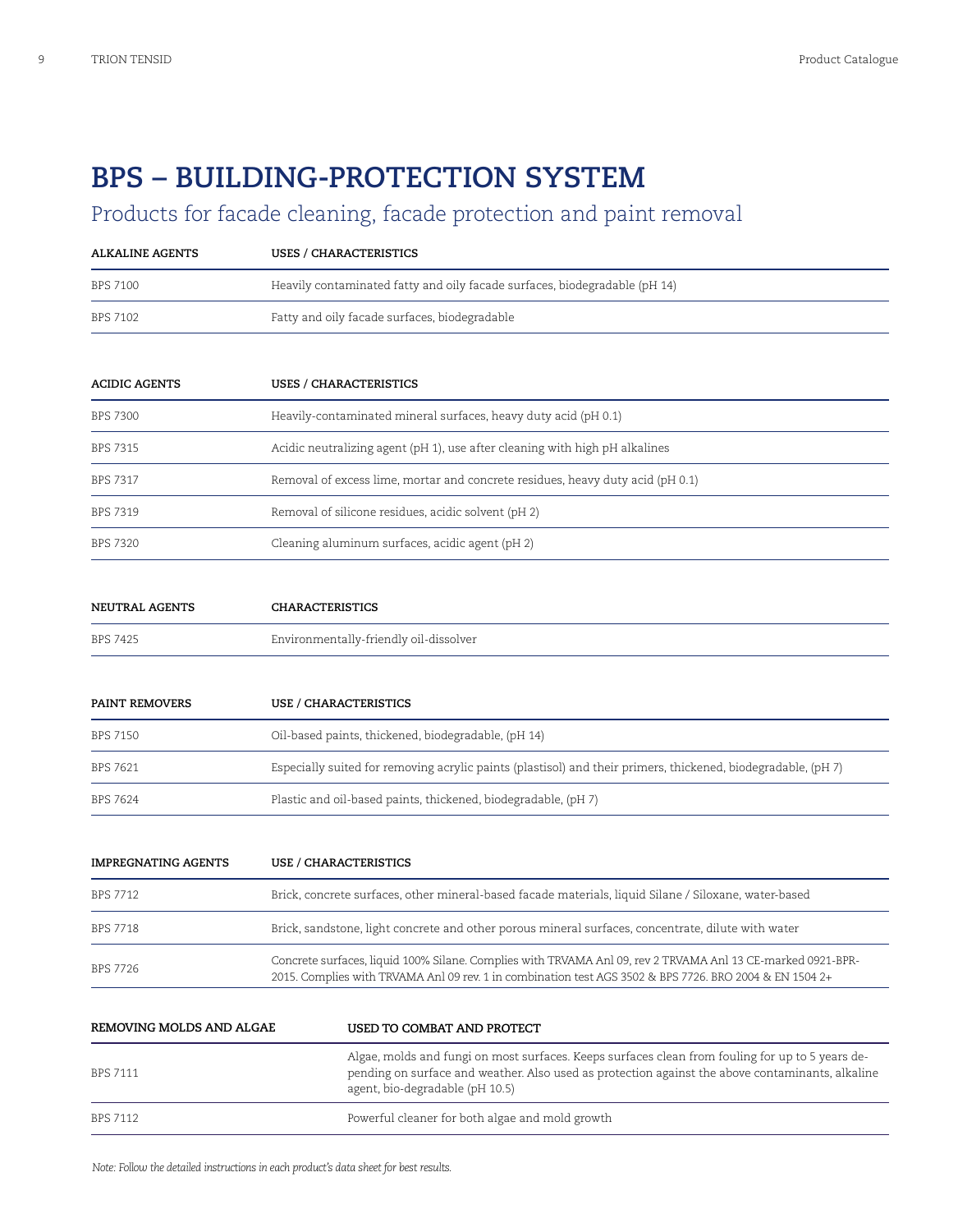# **TCS – TENSID CLEANING SYSTEM**

## Products for additional cleaning tasks. Used by sanitation companies and industry.

| ALKLAINE AGENTS | ART. NO. | USES / CHARACTERISTICS                                                       |
|-----------------|----------|------------------------------------------------------------------------------|
| Reno 12         | 1100     | Grease, soot, nicotine, grime, $(pH ~ 12)$                                   |
| Reno 14         | 1102     | Burnt soot, grease, oil and resin, biodegradable, (pH 14)                    |
| Speedy          | 1119     | Ingrained dirt, oil, nicotine stains, ready-to-use, biodegradable, (pH 11.5) |
| <b>TCS 25</b>   | 1120     | All-round product for grease, soot and grime, biodegradable, $(pH ~ 12)$     |
| <b>TCS 40</b>   | 1123     | Used for cleaning soot after fire, biodegradable, (pH 14)                    |

| DEGREASING AGENTS        | ART. NO. | USES / CHARACTERISTICS                                           |
|--------------------------|----------|------------------------------------------------------------------|
| Vaskonol/Cold Deagreaser | 1702     | Cold degreasing product for all types of vehicles, biodegradable |

| <b>SPECIAL AGENTS</b> | ART. NO. | <b>USES / CHARACTERISTICS</b>                                                            |
|-----------------------|----------|------------------------------------------------------------------------------------------|
| Bio-One               | 2301     | Biological neutralization of bad odor, biodegradable, slightly perfumed, (pH 6-8)        |
| Bio-One Lime          | 2401     | As above, lime scented                                                                   |
| Bio-One Blue          | 2403     | Biological neutralization of bad odor in an oxygen-poor environment, highly concentrated |
| Cyrox                 | 2302     | Dissolves black molds, lime and fruit stains, combined cleaning and disinfection         |
| Renox                 | 2303     | Odor clean-up by oxidation, even effective against molds and bacteria                    |
| Chewing Gum Remover   | 1212     | Removes chewing gum from hard surfaces                                                   |
| Glue Remover          | 1800     | Dissolves most adhesives                                                                 |

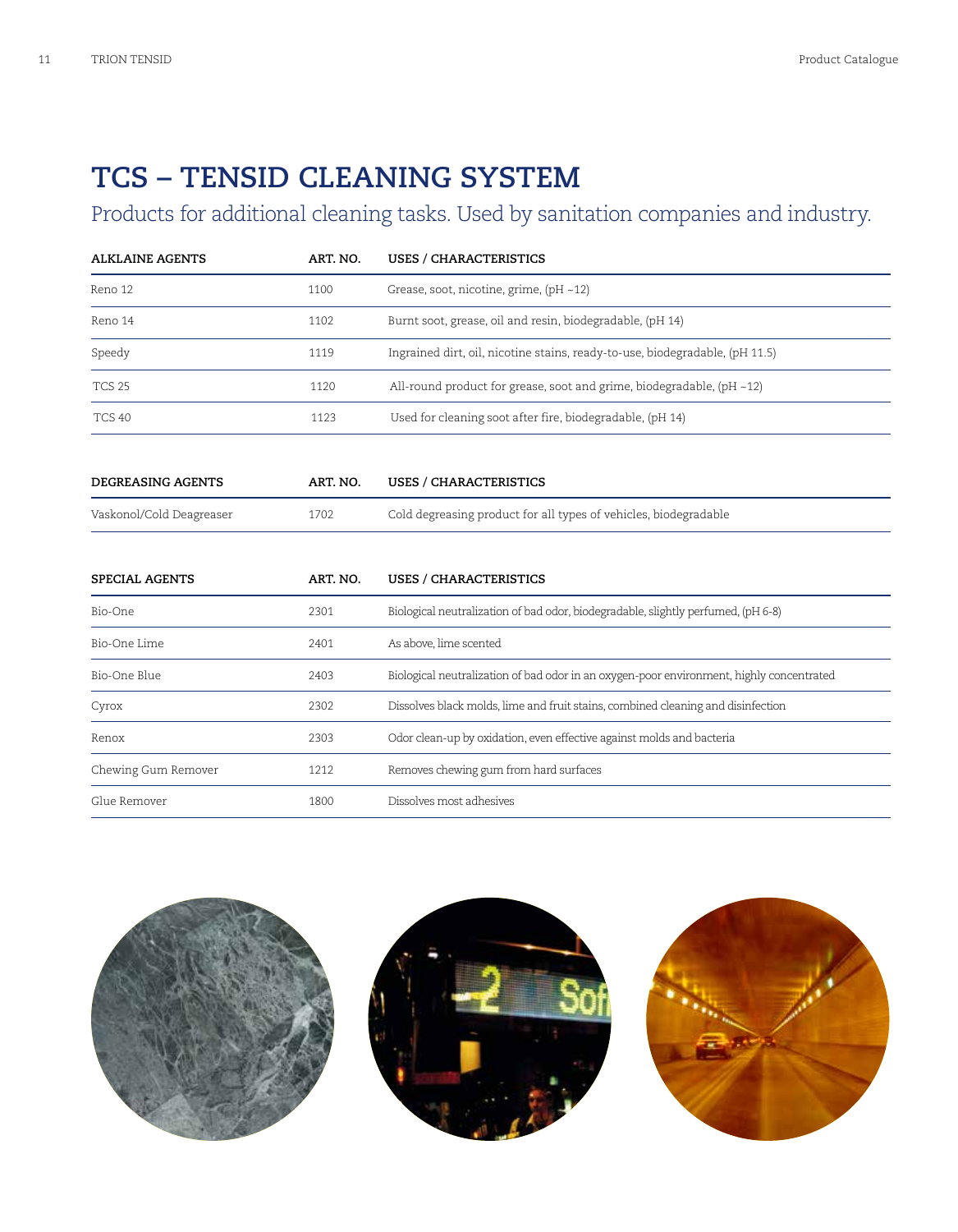

| <b>INDUSTRIAL PAINT STRIPPING</b> | ART. NO. | <b>USES / CHARACTERISTICS</b>                                                                                                            |
|-----------------------------------|----------|------------------------------------------------------------------------------------------------------------------------------------------|
| FBM 1, 7, 16                      | 1815-21  | Dissolves paints in baths (i.e. not-facades), biodegradable. Note that FBM products are<br>tailored to customer requirements when needed |
| Screenrent                        | 1817     | Removes inks from printing screens, biodegradable                                                                                        |
| Aktivator                         | 1826     | Activating agent for FBM 7, biodegradable                                                                                                |
| <b>FBM 90</b>                     | 1812     | Epoxy remover, liquid and 2-pack paints, biodegradable                                                                                   |
| FBM 90 Gel                        | 1819     | As above, thickened, biodegradable                                                                                                       |
| <b>VEHICLE WASHING</b>            | ART. NO. | <b>USES / CHARACTERISTICS</b>                                                                                                            |
| Vehicle Wash                      | 1110     | Dissolves oil and grease-bound pollutants, biodegradable, (pH 9.5)                                                                       |
| Rail Cleaner                      | 1304     | Dissolves iron oxides and brake dust particles on the outside of trains, biodegradable,<br>$(pH 1.5-2.5)$                                |
|                                   |          |                                                                                                                                          |
| <b>ACIDS</b>                      | ART. NO. | <b>DISSOLVES</b>                                                                                                                         |
| Beto                              | 1302     | Rust on iron and steel surfaces, suitable as pickling agent before painting, biodegradable,<br>(pH 1.0)                                  |
|                                   |          |                                                                                                                                          |

Kalko 1301 Lime, carbonates, metal salts and impurities, (pH 0.5) Meto 1303 Salts and oxides, suitable for washing aluminum, copper and brass surfaces, biodegradable, (pH 1.0)

*Please note that this product information is intended solely as a guide to product use. TRION TENSID AB cannot, therefore, guarantee the result of their products' use. Users of each product are themselves responsible for carrying out tests and for the end result.*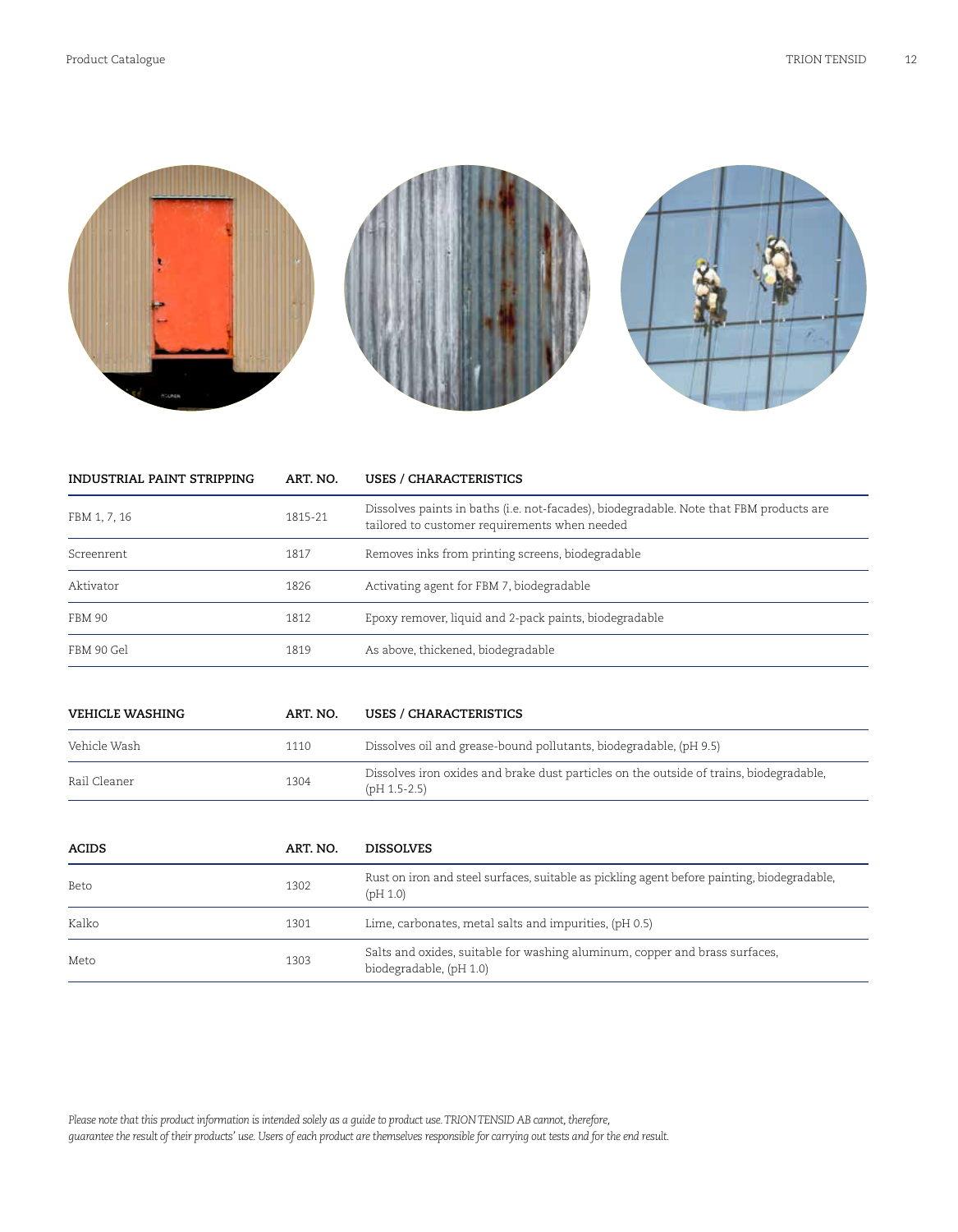# **Training**

#### **Graffiti removal**

Victims of graffiti always want the affected surface to be restored to its original appearance. This requires detailed knowledge of paints, surfaces, methods, equipment and chemicals. Removing graffiti should solve a problem – not create a new one. The only guarantee of a good result is knowledge. To train our customers, we arrange basic courses in AGS/AKS – graffiti removal and graffiti protection.

#### **Facade cleaning and impregnation**

We have extensive experience in protecting and cleansing both difficult and impossible surfaces and objects! We are happy to share this knowledge and, therefore, arrange BPS courses whenever the need arises.

#### **Customize your own course**

Each year we conduct a large number of individually-designed courses. We customize both content and length and carry out training at the location of your choice.



**COPYRIGHT** Trion Tensid. **DESIGN** Matador kommunikation. **PHOTOGRAPHY** Alex&Martin, Andreas Zehfuß, Carina Tjärnlund, Clara Hinton, Erik Jonsson, Nick Benson, Paolo Cicero, Shutterstock, Trion Tensid, Västtrafik. **PRINTED BY** Tabergs, 2015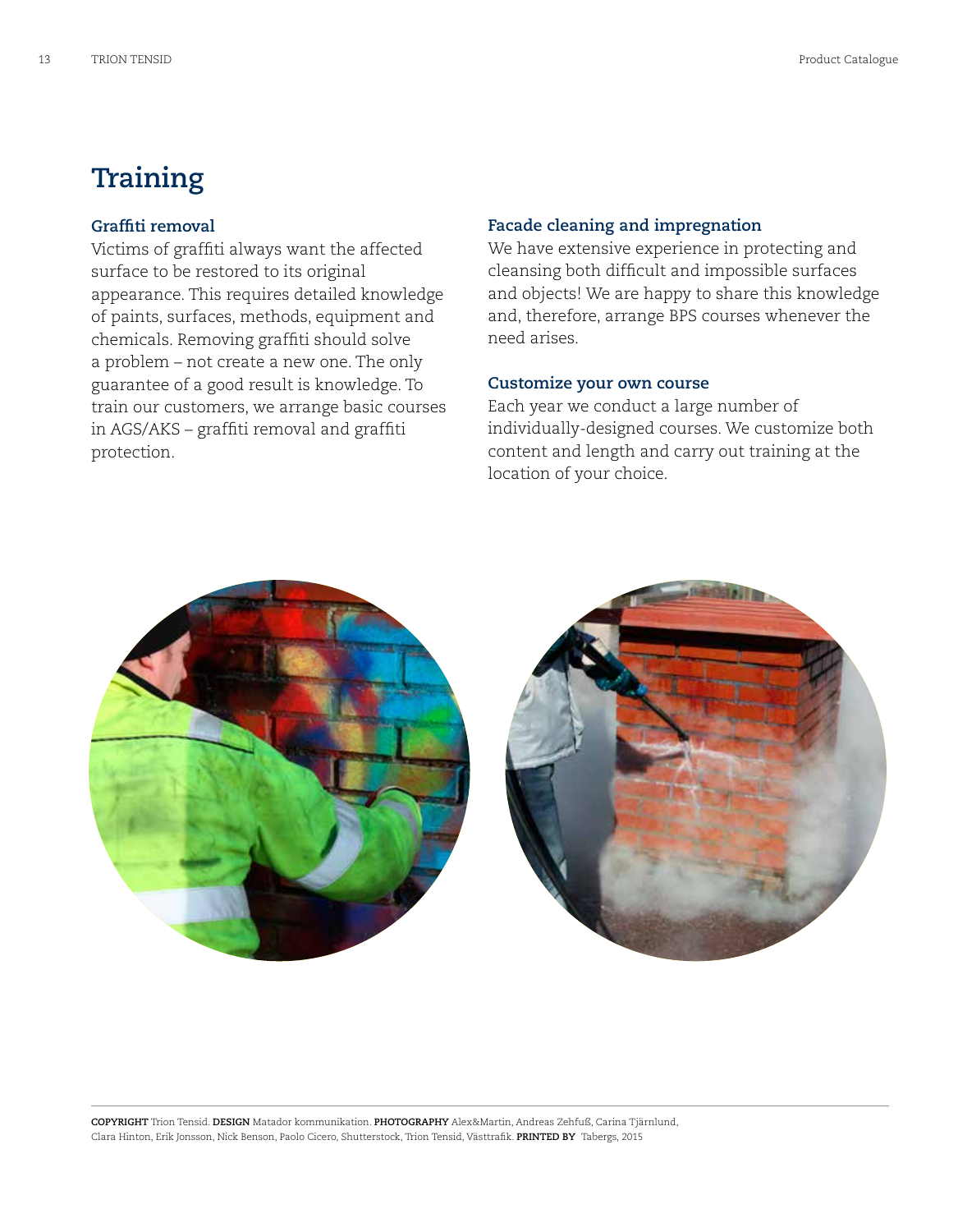We have achieved an amazing result after treatment with AGS 3550 on our trains.

Besides that graffiti is simple to clean away, clean away is a for to big word, washing away is more correct, there are even more positive effects.

 The greatest visible effect we see on dirt and deposits which is a concern on trains. Treated surfaces shine like a paint-sealed car even after months.

STEFAN NORD, VEHICLE RESPONSIBLE VASTTRAFIK

## **On trains , subway and buses**

Yo u get many benefits by aplying a single surface treatment with AGS 3550 on exterior and interior surfaces ,

Color and gloss are preserved in mint condition.

- Surfa ces look fre s her a n d cleaner.
- Reduced wash costs.
- Do not fade by UV-light from the su n.
- Graffiti protection that protects on the outside, seats, toilettes and other interior surfaces.
- R e d u c ed costs when removing graffiti.
- Less aggressive and milder chemicals can be used when removing graffiti.